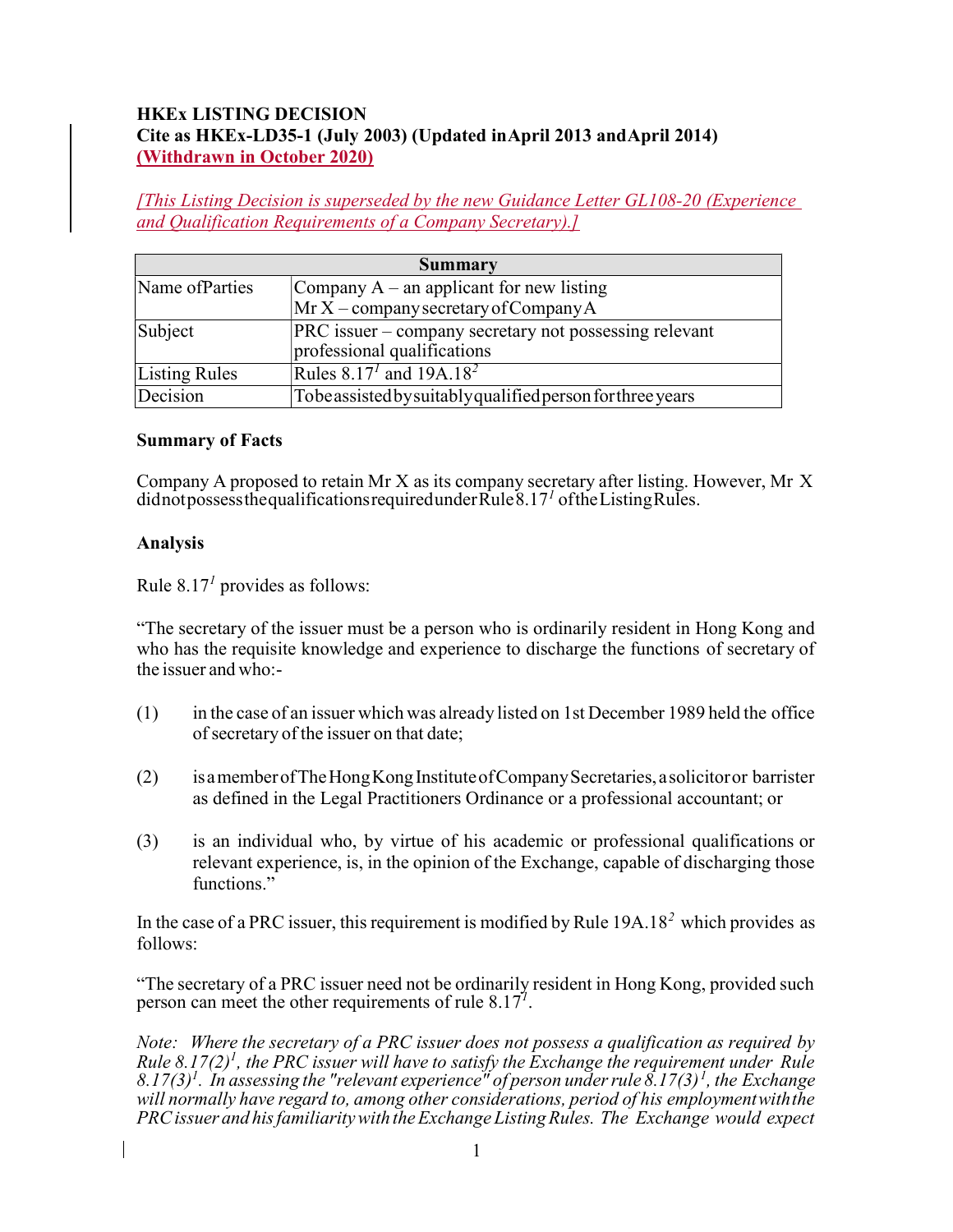submission from the sponsor demonstrating that (a) sufficient time and efforts have been spent on training the appointee by way of induction courses or other means which are satisfactory to the Exchange; and (b) the sponsor is satisfied that the appointee will be able to discharge a secretary's duties."

The company secretary plays an important role in the corporate governance of an issuer, particularly in assisting the issuer as well as its directors in complying with the Listing Rules and the applicable company law. For these purposes, he should possess the requisite knowledge and experience to discharge his functions as company secretary.

The Note to Rule  $19A.18<sup>2</sup>$  sets out a non-exhaustive list of factors which the Exchange will take into account in assessing the "relevant experience" of a proposed company secretary of a PRC issuer where he does not possess the professional qualifications required under Rule  $8.17(2)^{1}$ . These factors include, among other things, the period of his employment with the PRC issuer and his familiarity with the Listing Rules.

Since, generally speaking, a PRC issuer does not conduct any business in Hong Kong and its management does not reside in Hong Kong, it is particularly important that its company secretary should possess sufficient knowledge and experience in discharging his functions as company secretary.

For the protection of shareholders and to promote good corporate governance, the Exchange was of the view that, where the company secretary of a PRC issuer does not possess the relevant professional qualifications required under Rule  $8.17(2)^{1}$  or the academic or professional qualifications or relevant experience under Rule  $8.17(3)^{1}$ , the company secretary should be assisted by a suitably qualified person so as to enable him to acquire the "relevant experience" (required under Rule  $8.17(3)^t$ ) to discharge his functions as company secretary. Such person would need to possess the professional qualifications required under Rule  $8.17(2)^{1}$ . Such person's place of residence would not be relevant, so long as the rendering of assistance by him to the company secretary would not in any way be hindered. Such person should be engaged for an initial period of three years from the date of listing ("Three-year Period").

It was noted that, under this arrangement, a waiver of Rule  $8.17<sup>1</sup>$  would be necessary as the company secretary himself would not, in the absence of such a waiver, be considered as having met the requirements of any of the limbs of that Rule.

At the end of the Three-year Period, a further evaluation of the qualifications and experience of the company secretary and the need for on-going assistance would be necessary. The expectation was, however, that the issuer should then endeavour to demonstrate to the Exchange's satisfaction that the company secretary, having had the benefit of the additional person's assistance for three years, would have acquired "relevant experience" within the meaning of Rule  $8.17(3)^{1}$  such that a further waiver would not be necessary. Accordingly, a further waiver would only be granted in *exceptional* circumstances.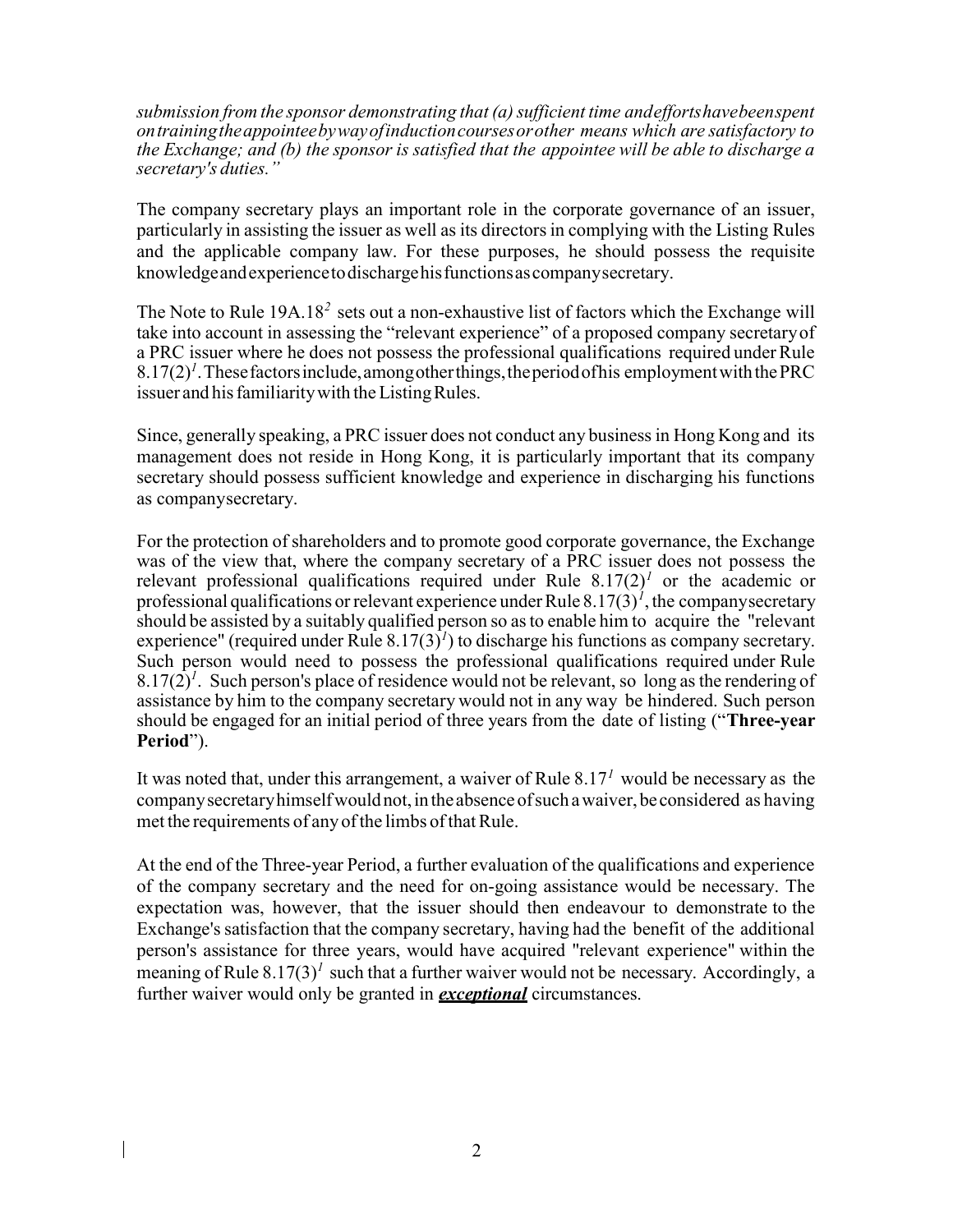# Decision

Mr X could remain as the company secretary of Company A after listing provided that Company A engaged an additional person possessing the professional qualifications required under Rule  $8.17(2)^{1}$  for the Three-year Period. A waiver of Rule  $8.17^{1}$  for the Threeyear Period would be granted upon such terms.

At the end of the Three-year Period, the Exchange would re-visit the situation in the expectation that the issuer should then endeavour to demonstrate to the Exchange's satisfaction that Mr X, having had the benefit of the additional person's assistance for three years, would have acquired "relevant experience" within the meaning of Rule  $8.17(3)^{1}$  such that a further waiver would not be necessary.

# Subsequent Cases

In a number of subsequent cases, the Exchange had accepted an issuer's company secretary, who did not possess the academic or professional qualifications under note 1 to Rule 3.28 or relevant experience under note 2 to Rule 3.28, to be assisted by a suitably qualified person under the Rules for an initial period of one year from the date of listing ("One-year Period"). In considering these waivers, the Exchange took into consideration the fact that the relevant company secretary: (i) had been involved in company secretarial matters for more than one year, (ii) had more than ten years of work experience in the finance field or corporate management, (iii) had academic qualifications in accounting, law, business management and/or economics, and (iv) professional qualification in law. The sponsor had also confirmed that the issuer had established procedures, systems and controls which were adequate and sufficient under Rule 3A.15(5). (Added in April 2013)

At the end of the One-year Period, the Exchange would re-visit the situation in the same manner as in the case where an issuer applied for a waiver for the Three-year Period. *(Added*) in April 2013)

### Conclusion

The Exchange normally takes the following into consideration when determining whether to grant a waiver for a One-year Period or a Three-year Period:

- (i) the individual's experience in handling company secretarial matters (e.g. through acting as the secretary of the issuer's board of directors while the issuer is listed on overseas exchange), relevant professional qualifications and/or academic background;
- (ii) whether the issuer has established measures and systems in place to facilitate the individual in discharging his duties as a company secretary; and
- (iii) the issuer's regulatory compliance and/or deficiencies/weaknesses in internal controls during the track record period, and the sponsor's confirmation under Rule